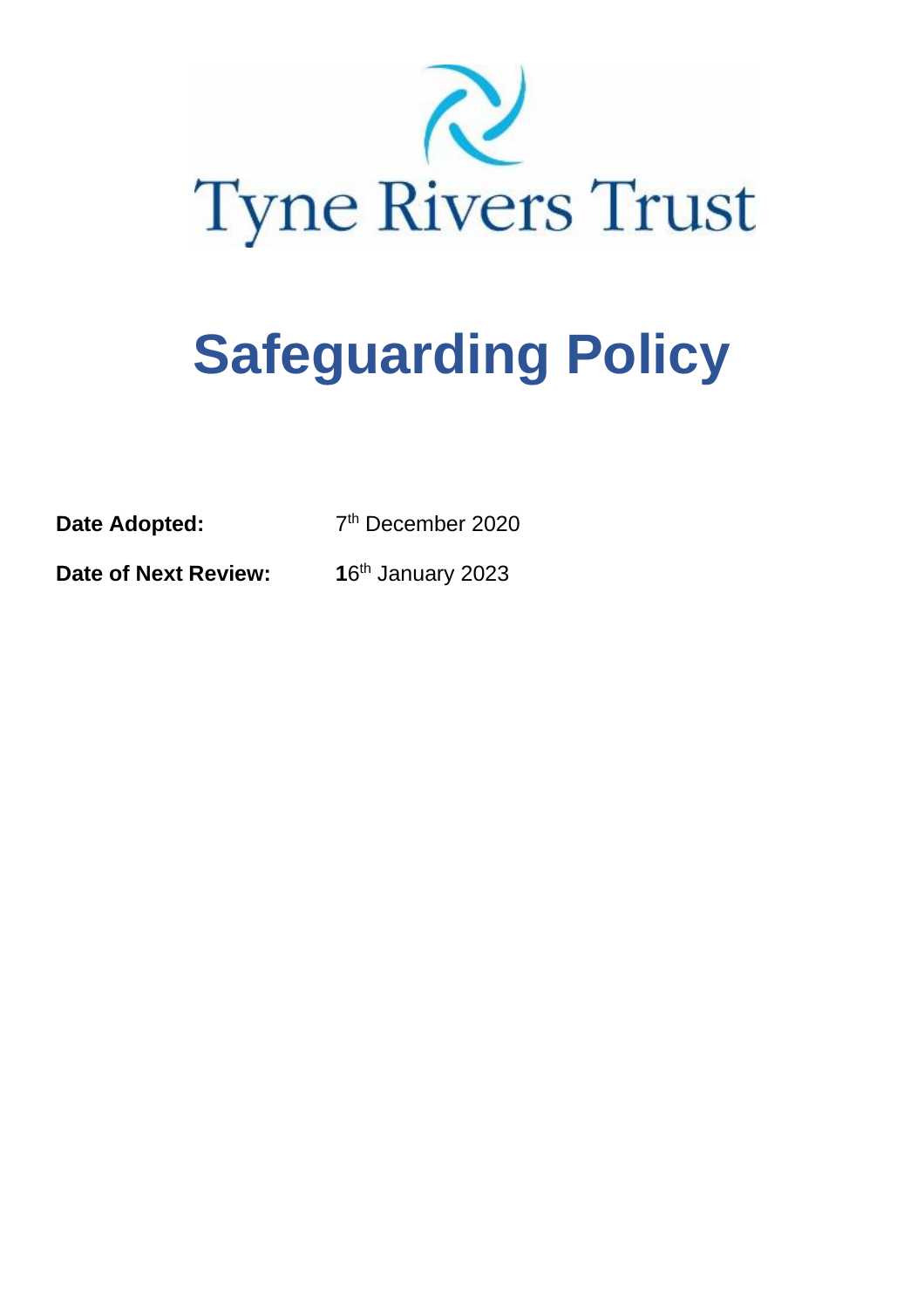### **Safeguarding Policy Review & Sign-off**

This policy has been presented for approval by the full Board of Trustees. The Designated Safeguarding Officer and Trustee for Safeguarding will review the policy and toolkit regularly and present it to the Board at least annually to ensure that all information is accurate, relevant and up to date. The Board of Trustees will sign off the document annually. Any changes will be summarised in the table below.

| Date of<br>review | <b>Reviewed by</b>            | <b>Changes made</b><br>(Yes / No) | <b>Comments</b>                                                   |
|-------------------|-------------------------------|-----------------------------------|-------------------------------------------------------------------|
| 19/12/19          | Ceri Gibson                   | Yes                               | Policy revised to update & strengthen.                            |
| 7/12/20           | Ceri Gibson                   | Yes                               | Updated Kate Simpson email address. No other<br>changes required. |
| 20/01/22          | Ceri Gibson /<br>Kate Simpson | No                                | No changes required.                                              |
|                   |                               |                                   |                                                                   |
|                   |                               |                                   |                                                                   |

#### **Signatures**

#### **Designated Safeguarding Officer:**

Dr Ceri Gibson Date: 20<sup>th</sup> January 2022

#### **Trustee for Safeguarding:**

Kate Simpson **Date: 20th January 2022** 

#### **Board of Trustees Chair:**

Richard Kirk

**Date: 20th January 2022** 

# **Tyne Rivers Trust**

REGISTERED CHARITY NO: 1107358 REGISTERED COMPANY NO: 5086888

**Registered Address:**

Unit 8 Shawwell Business Centre Stagshaw Road, Corbridge Northumberland NE45 5PE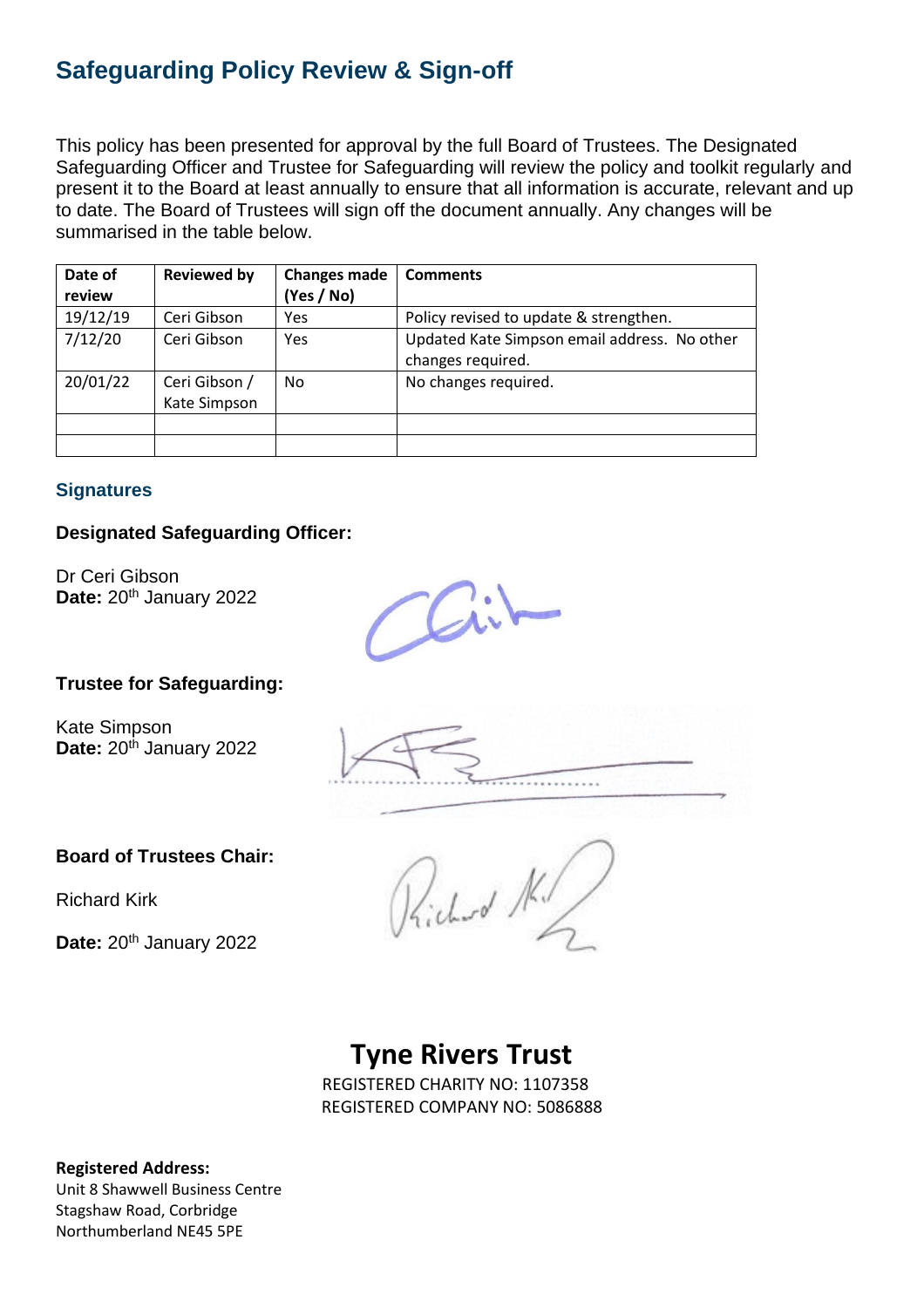## **Tyne Rivers Trust Safeguarding Policy**

This policy should be considered in conjunction with the Safeguarding Toolkit and associated recording forms.

#### 1. INTRODUCTION

The Tyne Rivers Trust is an independent environmental charity established to secure the preservation, protection, development and improvement of the rivers, streams, watercourses and water bodies in the Tyne catchment, and to advance the education of the public in the management of water and the wider environment.

Tyne Rivers Trust work with children and adults at risk in a number of different contexts including site tours, farm visits, conservation tasks, work experience placements, public events and schools workshops. We deliver hands-on and practical activities that help our participants learn about rivers and have positive connections with their environments.

We believe that children and adults should never experience abuse of any kind. We have a responsibility to promote the welfare of all children and adults at risk and to keep them safe. We are committed to practise in a way that protects them.

We take the view that safeguarding is everyone's responsibility. Learning over the past two decades has shown that harm experienced by young people can be reduced with collaborative working and taking an integrated approach to safeguarding and child protection.

#### 2. THE PURPOSE OF THIS POLICY

The purpose of this policy is to:

- Protect children and adults at risk who take part in activities with Tyne Rivers Trust
- Provide staff and volunteers with the overarching principles that guide our approach to safeguarding and child protection to help them feel confident and safe when working in communities.

The Safeguarding Policy applies to all staff, including senior managers and the Board of Trustees, paid staff, volunteers, students, contractors or anyone who may be working on behalf of Tyne Rivers Trust.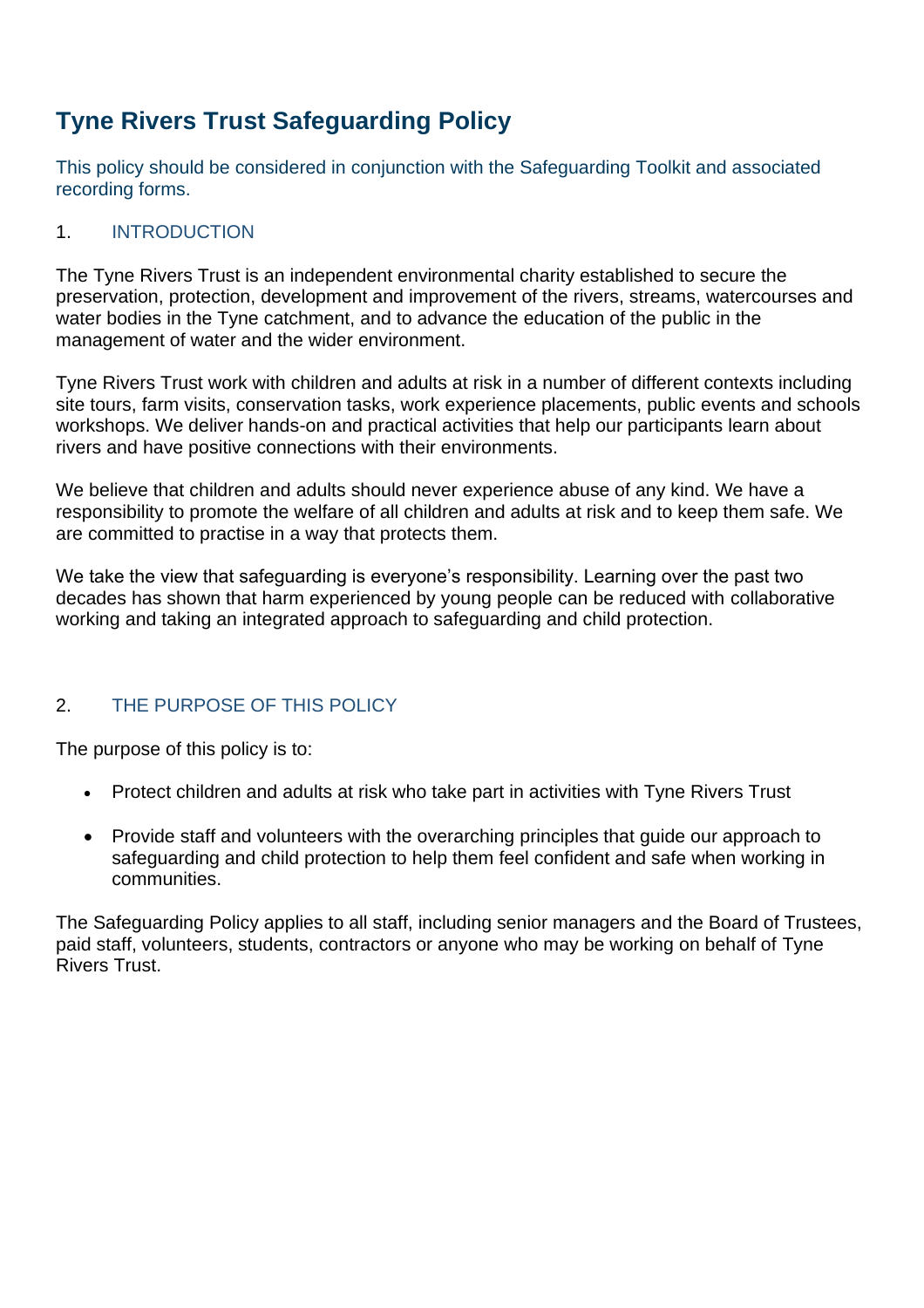#### 3. LEGAL FRAMEWORK

This policy has been drawn up on the basis of guidance that seeks to protect children and adults at risk, namely:

- − The Children Act 1989
- − United Nations Convention on the Rights of the Child 1991
- − Human Rights Act 1998
- − Sexual Offences Act 2003
- − Children Act 2004
- − Safeguarding Vulnerable Groups Act 2006
- − Equality Act 2010
- − Protection of Freedoms Act 2012
- − Children and Families Act 2014
- − Care Act 2014
- − Working together to safeguard children: a guide to inter-agency working to safeguard and promote the welfare of children; HM Government 2015
- − Modern Slavery Act 2015
- − Data Protection Act 2018 (relating to EU General Data Protection Regulations).

#### 4. TYNE RIVERS TRUST SAFEGUARDING POLICY AND TOOLKIT

#### **We recognise that:**

- The welfare of the child is paramount, as enshrined in the Children Act 1989
- Everyone, regardless of age, disability, gender, race, religious belief, sexual orientation or identity has a right to equal protection from all types of harm and abuse
- Some children and adults are additionally vulnerable because of their previous experiences, their level of dependency, communication needs and other issues
- Working in partnership with children, young people, adult participants, families, carers and other agencies is essential in promoting welfare and wellbeing.

#### **We will seek to keep children and adults at risk safe by:**

- Valuing them, listening to and respecting them
- Appointing a Designated Safeguarding Officer and board member for safeguarding.
- The Designated Safeguarding Officer will be responsible for safeguarding procedures and ensuring the policy remains up to date. This person is the point of contact and 'named person' for safeguarding children and adults at risk at the Trust.
- Adopting 'child and adults at risk' protection and safeguarding practices through clear procedure, training and guidance for staff and volunteers
- Carefully recruiting and selecting staff and volunteers, with extra considerations and procedures for those working with vulnerable groups; whether paid or voluntary
- Checking all staff who regularly work with children and/or adults at risk and their managers through the DBS (Disclosure and Barring Service) system
- Planning and delivering all activities to make sure they are as safe and inclusive as possible, in line with our Health and Safety and Safeguarding policy and procedure and ensuring that as far as is practicable we provide a safe environment for all those present and minimise opportunities for vulnerable people to suffer harm
- Safely recording and storing information and data, including photos of vulnerable groups